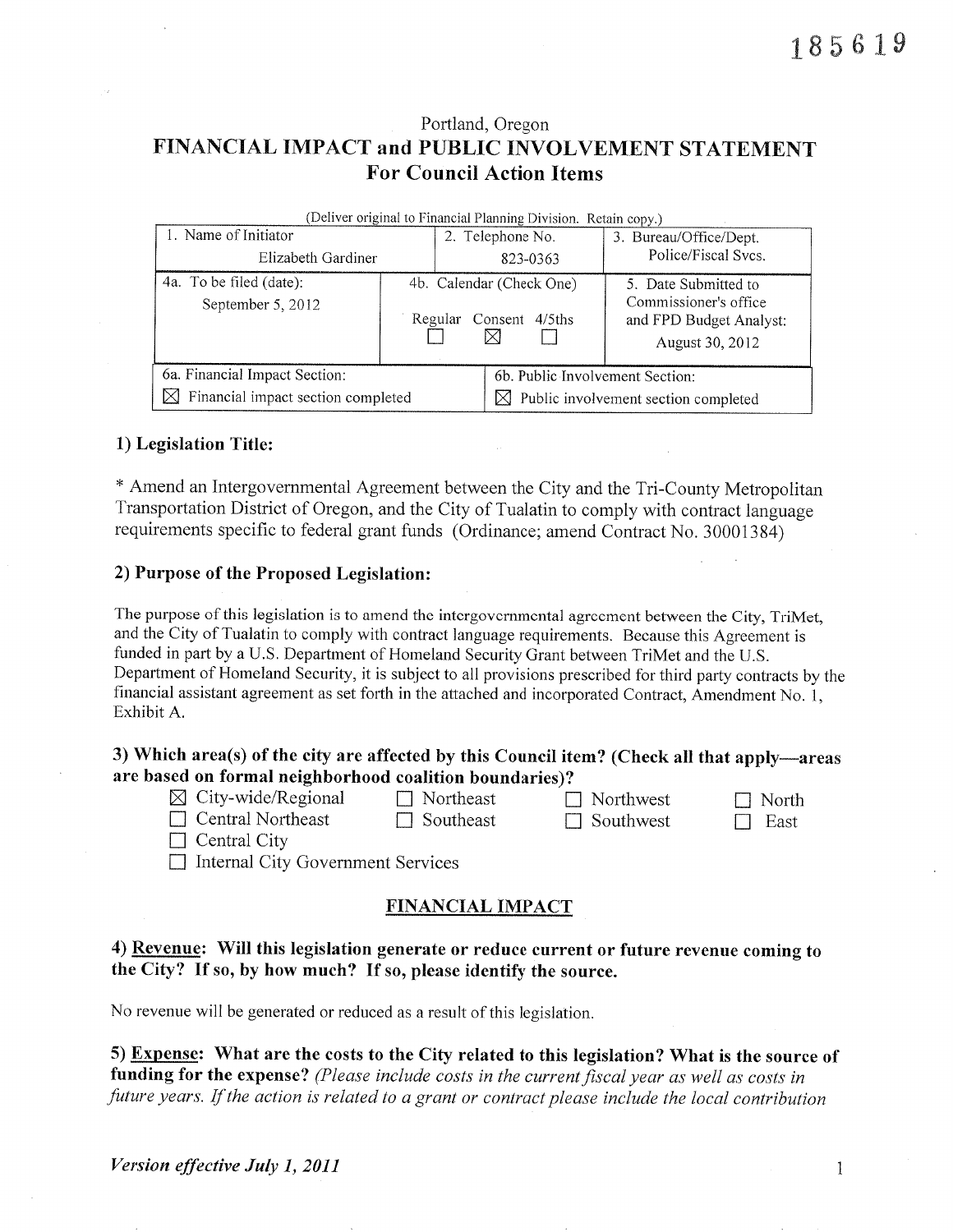or match required. If there is a project estimate, please identify the level of confidence.)

There is no cost associated with this legislation.

### 6) Staffine Requirements:

• Will any positions be created, eliminated or re-classified in the current year as a result of this legislation? (If new positions are created please include whether they will be part-time, full-time, limited term, or permanent positions. If the position is limited term please indicate the end of the term.)

No positions will be created, eliminated or re-classified in the current year as a result of this legislation.

• Will positions be created or eliminated in *future years* as a result of this legislation?

No positions will be created or eliminated in future years as a result of this legislation.

# (Complete the following section only if an amendment to the budget is proposed.)

7) Change in Appropriations (If the accompanying ordinance amends the budget please reflect the dollar amount to be appropriated by this legislation. Include the appropriate cost elements that are to be loaded by accounting. Indicate "new" in Fund Center column if new center needs to be created. Use additional space if needed.)

| Fund | Fund<br>Center | Commitment<br>Item | Functional<br>Area | Funded<br>Program | Grant | <b>Sponsored</b><br>Program | Amount |
|------|----------------|--------------------|--------------------|-------------------|-------|-----------------------------|--------|
|      |                |                    |                    |                   |       |                             |        |
|      |                |                    |                    |                   |       |                             |        |

[Proceed to Public Involvement Section — REQUIRED as of July 1, 2011]

 $\overline{2}$